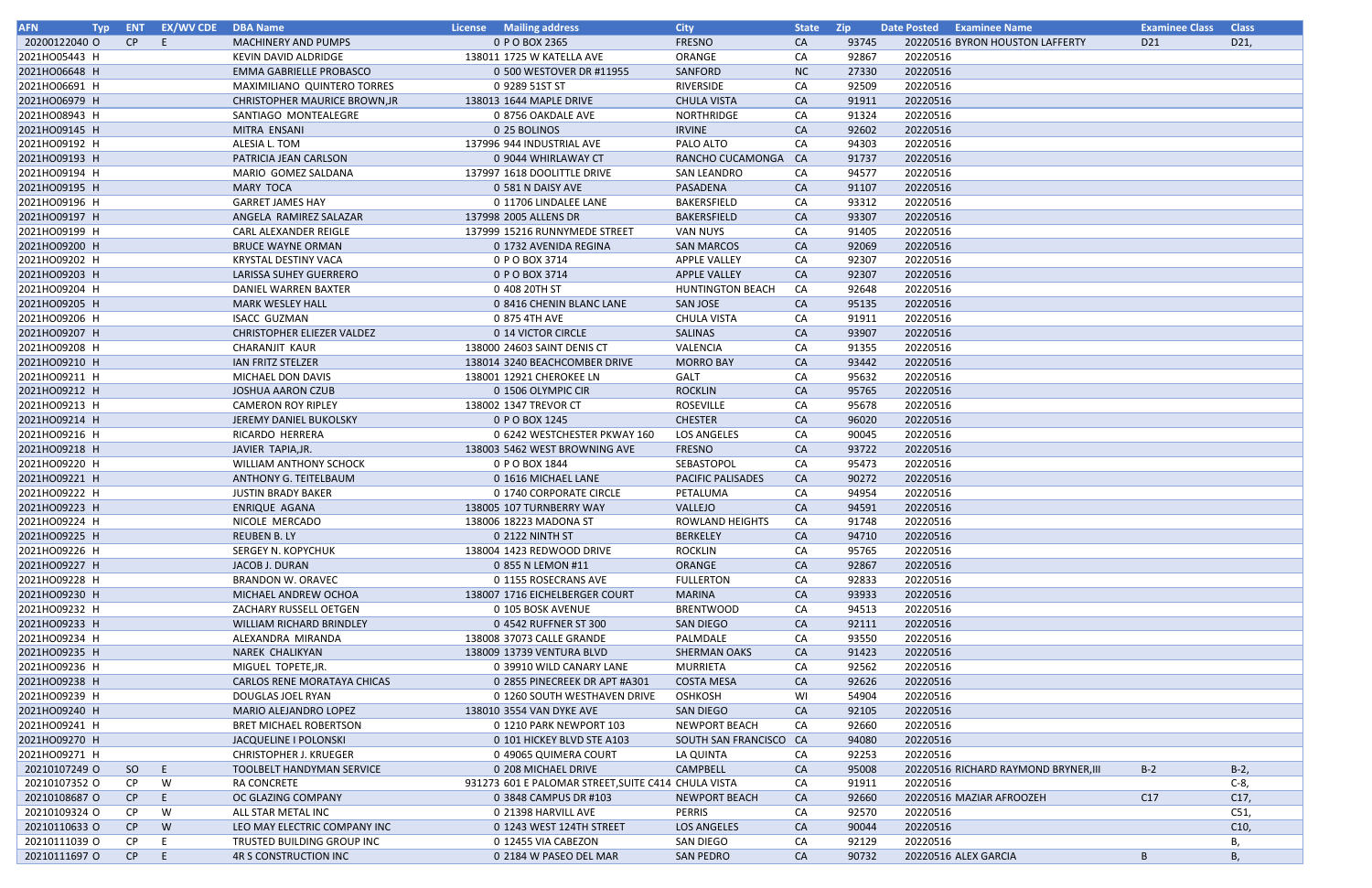| 20210111839 O | LC            | W  | CREW BUILDING GROUP LLC                  | 0 6205 LUSK BLVD #100             | SAN DIEGO               | CA        | 92121 | 20220516                                   |                 | В,              |
|---------------|---------------|----|------------------------------------------|-----------------------------------|-------------------------|-----------|-------|--------------------------------------------|-----------------|-----------------|
| 20210111918 O | <sub>SO</sub> | E  | <b>MARTINEZ TREE SERVICE</b>             | 0 44925 11TH STREET W             | <b>LANCASTER</b>        | <b>CA</b> | 93534 | 20220516 RAFAEL MARTINEZ                   | D49             | D49,            |
| 20210112714 O | LC.           | E  | SEA GREEN SCAPES LLC                     | 0 356 TRAILVIEW ROAD              | <b>ENCINITAS</b>        | CA        | 92024 | 20220516 RANDE LEA WITBECK                 | C <sub>27</sub> | C <sub>27</sub> |
| 20210113811 0 | CP            | W  | <b>GREEN LEAF CONTRUCTION CORP</b>       | 0 3024 E CHAPMAN AVENUE           | <b>ORANGE</b>           | CA        | 92869 | 20220516                                   |                 | B,C33,          |
| 20210113868 O | CP            | W  | L C M ELECTRIC CORP                      | 0 12413 RUSH ST                   | EL MONTE                | CA        | 91733 | 20220516                                   |                 | C10,            |
| 20210113872 O | LC.           | W  | <b>JW CONSTRUCTION LLC</b>               | 967295 1545 CASA GRANDE ROAD      | PETALUMA                | CA        | 94954 | 20220516                                   |                 | Β,              |
| 20210114185 O | CP            | W  | PETRO CONSTRUCTION INC                   | 0 1075 RANCHERO WAY APT 8         | <b>SAN JOSE</b>         | CA        | 95117 | 20220516                                   |                 | B,              |
| 20210114285 O | LC.           | E  | MDDA HOLDING LLC                         | 0 148 EISENHOWER LANE N           | LOMBARD                 | IL.       | 60148 | 20220516 MICHAEL THOMAS BUTKOVICH          | D35             | D35,            |
| 20210114770 O | CP.           | W  | DE LA ROSA PAINTING                      | 0 12701 LEWIS STREET #53          | <b>GARDEN GROVE</b>     | CA        | 92840 | 20220516                                   |                 | C33,            |
| 20210115342 O | SO            | E  | <b>GARCIA'S A R GENERAL CONSTRUCTION</b> | 0 854 CARPINO AVE                 | <b>PITTSBURG</b>        | CA        | 94565 | 20220516 ALBERT ROGELIO GARCIA CONTRERAS B |                 | В,              |
| 20210115446 O | CP.           | W  | SANDI MECHANICAL SYSTEM                  | 1086609 11841 SANDBAR COURT       | <b>JURUPA VALLEY</b>    | CA        | 91752 | 20220516                                   |                 | C <sub>20</sub> |
| 20210115575 O | CP            | W  | 559 HEATING & COOLING INC                | 1023559 PO BOX 743                | LINDSAY                 | CA        | 93247 | 20220516                                   |                 | C20,            |
| 20210115675 O | CP            | W  | T C I CONSTRUCTION INC                   | 0 822 ANTHONY ST                  | <b>BERKELEY</b>         | CA        | 94710 | 20220516                                   |                 | В.              |
| 20210115805 O | CP            | E  | LUI TYLER CONSTRUCTION                   | 0 4727 YORK RD                    | PARADISE                | CA        | 95969 | 20220516 TYLER MICHAEL LUI                 | B               | Β,              |
| 20210115984 O | <b>CP</b>     | W  | <b>BLACK AND WHITE INC</b>               | 0 21021 ERWIN STREET UNIT #425    | <b>WOODLAND HILLS</b>   | CA        | 91367 | 20220516                                   |                 | В,              |
| 20210116032 O | LC            | E  | THIRD EYE ELECTRIC LLC                   |                                   | <b>NOVATO</b>           | <b>CA</b> | 94945 | 20220516 CHRISTOPHER MICHAEL CLINTON       |                 | C10,            |
|               |               |    |                                          | 0 10 RUDNICK AVE                  |                         |           |       |                                            | C10             |                 |
| 20210116108 O | CP            | E  | JAKS HVAC SERVICES                       | 0 7641 ETON AVE                   | <b>CANOGA PARK</b>      | CA        | 91304 | 20220516 FREDDY TOMAS LOZANO               | C <sub>20</sub> | C20,            |
| 20210116236 O | SO            | W  | <b>MARQUIS PROPERTY SERVICES CO</b>      | 581254 7717 CHURCH AVE SPC 92     | <b>HIGHLAND</b>         | CA        | 92346 | 20220516                                   |                 | $C-6$ ,         |
| 20210116735 O | <b>SO</b>     | W  | EVERARDO CHAVEZ PINA                     | 0 14280 OLYMPIC DRIVE             | CLEARLAKE               | CA        | 95422 | 20220516                                   |                 | A, B, C36,      |
| 20210116869 O | CP            | W  | <b>RC ENGINEERING</b>                    | 0 13136 AVENUE 232                | <b>TULARE</b>           | CA        | 93274 | 20220516                                   |                 | $A,B,C-8$       |
| 20210117363 O | <b>SO</b>     |    | <b>ACOSTA BUILDING COMPANY</b>           | 0 338 BAHR DRIVE                  | <b>BEN LOMOND</b>       | CA        | 95005 | 20220516 DENNIS MICHAEL ACOSTA             | B               |                 |
| 20210117441 O | CP            | W  | JG PLUMBING INC                          | 1057465 319 LAUREL AVENUE         | ARVIN                   | CA        | 93203 | 20220516                                   |                 | C36,C16,        |
| 20210117471 0 | CP            | -E | <b>ADAPT DWELLINGS INC</b>               | 0 5944 CLAREMONT AVE #2           | <b>OAKLAND</b>          | CA        | 94618 | 20220516                                   |                 | В,              |
| 20210117757 O | <sub>SO</sub> | E  | PERALTA GERARDO PAINTING                 | 0 16824 EAST NUBIA STREET         | <b>COVINA</b>           | CA        | 91722 | 20220516 GERARDO PERALTA, JR               | C <sub>33</sub> | C33,            |
| 20210117955 O | CP.           | W  | SILVER SANDS GROUP INC                   | 0 6311 VAN NUYS #426              | <b>VAN NUYS</b>         | CA        | 91401 | 20220516                                   |                 | В,              |
| 20210117976 O | <sub>SO</sub> | E  | <b>ACOSTA FLOOR COVERINGS</b>            | 0 4004 WILLIAMS RD APT 6          | <b>SAN JOSE</b>         | CA        | 95117 | 20220516 KEVIN DERIDIAN ACOSTA MUNIZ       | C <sub>15</sub> | C <sub>15</sub> |
| 20210118151 O | SO.           | W  | <b>GERLACH ELECTRIC</b>                  | 0 2625 DEL WAY UNIT D             | <b>HUNTINGTON BEACH</b> | CA        | 92648 | 20220516                                   |                 | C10,            |
| 20210118224 O | SO            | -E | ANGEL ELECTRIC                           | 0 301 PAUL AVE                    | <b>SALINAS</b>          | CA        | 93906 | 20220516 ANGEL GONZALEZ ARANDA             | C10             | C10,            |
| 20210118414 O | CP            | E  | AMERICAN MOBILE SCREEN INC               | 0 419 AMHURST CIR                 | <b>FOLSOM</b>           | CA        | 95630 | 20220516                                   |                 | D52,D28,        |
| 20210118480 O | CP            | W  | PRIME ASPHALT INC                        | 0 27475 YNEZ ROAD #780            | <b>TEMECULA</b>         | <b>CA</b> | 92591 | 20220516                                   |                 | C12,            |
| 20210118485 O | CP.           | W  | <b>BRADEN FIELDS CONSTRUCTION INC</b>    | 1025300 PO BOX 829                | <b>DAVIS</b>            | CA        | 95617 | 20220516                                   |                 | В.              |
| 20210118649 O | LC            | E  | THE LOPEZ CONSTRUCTION FAMILY LLC        | 0 2341 W OLIVE AVE                | <b>FRESNO</b>           | <b>CA</b> | 93728 | 20220516 EDUARDO LOPEZ                     | B               | В,              |
| 20210118656 O | CP.           | -E | <b>CUSTOM DESIGN DRYWALL INC</b>         | 0 1246 HEAVENLY CIRCLE            | <b>STOCKTON</b>         | CA        | 95209 | 20220516                                   |                 | $C-9$           |
|               |               |    |                                          |                                   |                         |           | 94005 | 20220516                                   |                 |                 |
| 20210118681 O | CP            | W  | ONE STOP MODERNIZATION                   | 0 PO BOX 2041                     | <b>BRISBANE</b>         | CA        |       |                                            |                 | B,C-7,C10,C36,  |
| 20210118921 O | CP            | W  | R DIAZ CONSTRUCTION INC                  | 0 861 VALENCIA ST APT 2           | <b>SAN FRANCISCO</b>    | CA        | 94110 | 20220516                                   |                 | В,              |
| 20210118943 O | SO            | E  | TWO PALMS REMODELING                     | 0 4603 DRIFTWOOD CIRCLE           | CARLSBAD                | CA        | 92008 | 20220516 SAMUEL SCOTT EWING                | $B-2$           | $B-2$           |
| 20210118963 O | CP.           | -E | ARVIN CONSTRUCTION INCORPORATED          | 0 8804 VALLEY CREEK DRIVE         | LAS VEGAS               | <b>NV</b> | 89134 | 20220516 PEDRAM GERAFIAN                   | $B-2$           | $B-2$           |
| 20210119207 O | CP.           | W  | CATALANO ENTERPRISES CONSTRUCTION        | 794382 1271 COON COURT            | COOL                    | CA        | 95614 | 20220516                                   |                 | В,              |
| 20210119240 O | CP.           | W  | <b>BAYLINE PLUMBING INC</b>              | 708496 3638 LINDENWOOD DRIVE      | <b>SAN JOSE</b>         | CA        | 95117 | 20220516                                   |                 | C36,            |
| 20210119273 O | CP            | W  | ALPHA SOLAR GROUP INC                    | 0 8671 GARDEN GROVE BLVD          | <b>GARDEN GROVE</b>     | <b>CA</b> | 92844 | 20220516                                   |                 | C46,            |
| 20210119274 O | CP.           | W  | DL CONSTRUCTION & RENOVATION CORP        | 1024847 2807 COUNTRY CLUB BLVD    | <b>STOCKTON</b>         | CA        | 95204 | 20220516                                   |                 | $C-5,B$         |
| 20210119334 O | CP            | W  | SDMI CONSTRUCTION INC                    | 0 1093 ESPLANADE PL               | <b>WALNUT CREEK</b>     | CA        | 94597 | 20220516                                   |                 | Β,              |
| 20210119395 O | SO            |    | <b>BAKER TILE AND STONE</b>              | 0 13775 SUN FOREST DR             | PENN VALLEY             | CA        | 95946 | 20220516 DAVID ALLEN BAKER                 | C54             | C54,            |
| 20210119413 O | <sub>SO</sub> | -E | DERNA CONSTRUCTION                       | 0 2227 SOUTH BUNDY DRIVE          | <b>LOS ANGELES</b>      | <b>CA</b> | 90064 | 20220516                                   |                 | А,              |
| 20210119425 O | CP.           | W  | ANDY'S ELECTRICAL SERVICES               | 1017983 5317 MAR GRANDE DRIVE     | <b>BAKERSFIELD</b>      | CA        | 93307 | 20220516                                   |                 | C10, D42,       |
| 20210119439 O | <sub>SO</sub> | W  | SMITH JAMES CONSTRUCTION                 | 0 10510 COLOMA ROAD               | RANCHO CORDOVA          | CA        | 95670 | 20220516                                   |                 | B,              |
| 20210119440 O | SO            | E  | AD ELECTRIC CO                           | 309907 3012 SCOTT ROAD            | <b>BURBANK</b>          | CA        | 91504 | 20220516 ARNALDO D'ALFONSO                 | C10             | C10,            |
| 20210119584 O | SO            | -E | <b>JOSE'S CALIFORNIA TILE</b>            | 0 231 ORION DR                    | <b>DIAMOND SPRINGS</b>  | CA        | 95619 | 20220516 JOSE RAMIREZ - RAMIREZ            | C54             | C54,            |
| 20210119588 O | SO            |    | <b>MORALES DONIS ARSENIO</b>             | 0 22939 GERSHWIN DR               | WOODLAND HILLS          | CA        | 91364 | 20220516                                   |                 | В,              |
| 20210119590 O | CP            | -E | <b>NBLA FRAMING INC</b>                  | 0 14603 ELMCROFT AVE              | <b>NORWALK</b>          | <b>CA</b> | 90650 | 20220516 ALEJANDRO MARTINEZ GARCIA         | $C-5$           | $C-5$ ,         |
| 20210119592 O | CP.           |    | ALL HEATING AND AIR CO                   | 0 44232 4TH ST EAST               | LANCASTER               | CA        | 93535 | 20220516                                   |                 | C <sub>20</sub> |
| 20210119593 O | <sub>SO</sub> | E  | <b>GAYTAN DANIEL</b>                     | 0 22 E CANTALOUPE ST              | <b>HEBER</b>            | CA        | 92249 | 20220516                                   |                 | C33,            |
| 20210119628 O | CP            | W  | STIVERS CONSTRUCTION INC                 |                                   | <b>WEST POINT</b>       |           | 95255 | 20220516                                   |                 |                 |
|               |               |    |                                          | 972374 PO BOX 404                 |                         | CA        |       |                                            |                 | В,              |
| 20210119652 O | CP            | W  | <b>HYLAND COOLING &amp; HEATING INC</b>  | 502865 30951 SARABIA STREET       | LAKE ELSINORE           | CA        | 92530 | 20220516                                   |                 | C20,C38,        |
| 20210119656 O | SO            | -E | SAFE ROADS DVBE                          | 0 21961 MEL MAR DRIVE             | PALO CEDRO              | CA        | 96073 | 20220516 NATHANIEL URIAH MCBROOME          | C <sub>32</sub> | C32,            |
| 20210119711 0 | CP            | W  | PREMIUM FOLDING DOORS INC                | 0 1701 E EDINGER AVENUE, SUITE C9 | SANTA ANA               | <b>CA</b> | 92705 | 20220516                                   |                 | В,              |
| 20210119755 O | LC.           | -E | <b>HERENCIA LANDSCAPING</b>              | 0 14063 E. LOMITAS AVE            | LA PUENTE               | CA        | 91746 | 20220516 ALEJANDRA AVINA                   | C <sub>27</sub> | C <sub>27</sub> |
| 20210119757 O | CP            | E  | BARACKMAN AND SON'S CONSTRUCTION         | 0 8171 LASSEN RD                  | <b>OAK HILLS</b>        | CA        | 92344 | 20220516                                   |                 | Β,              |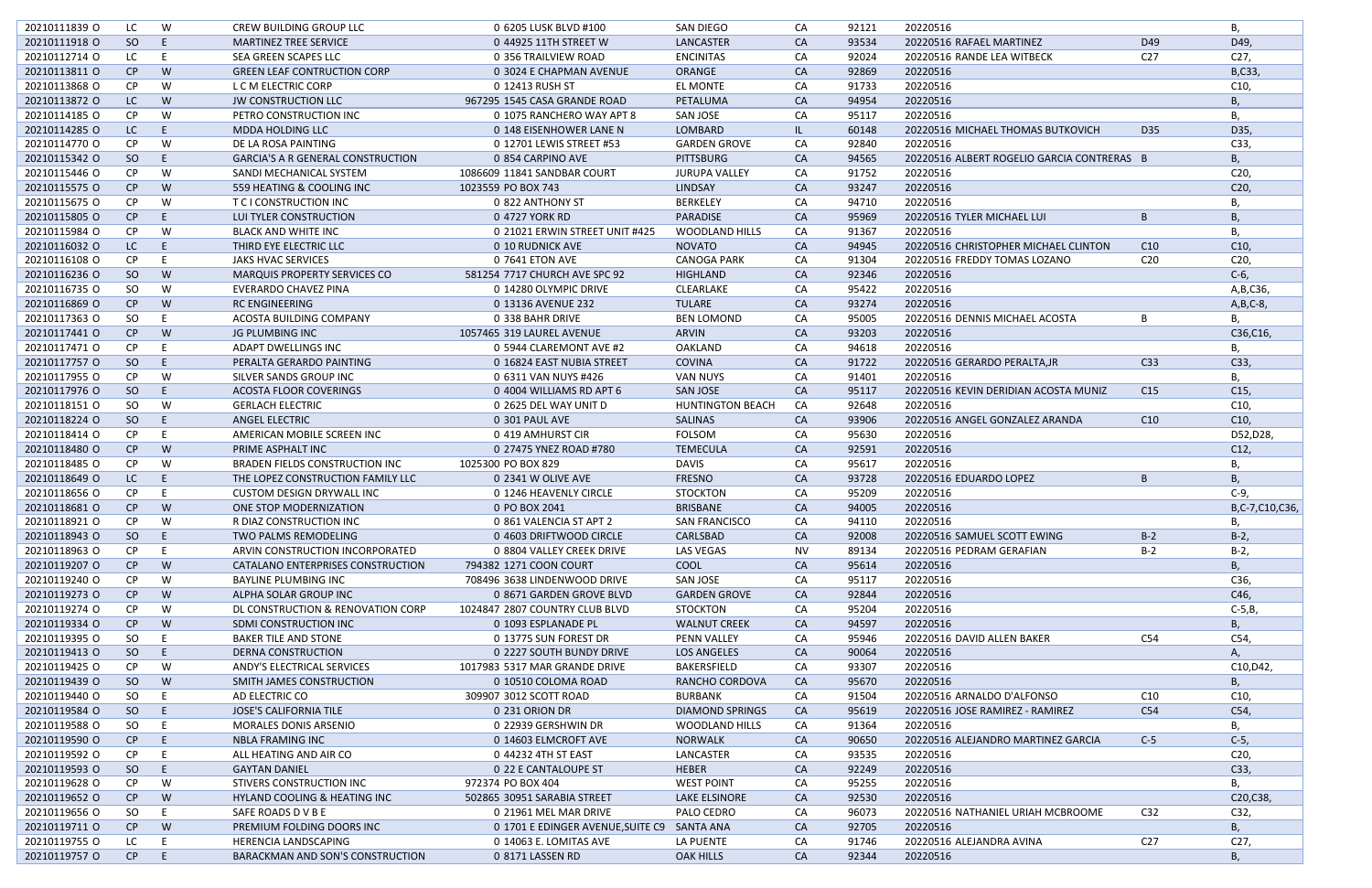| 20210119759 O | SO            | E  | <b>REYES JOSE PAINTING</b>             | 0 2231 DOWNEY CT                  | SOUTH SAN FRANCISCO CA  |           | 94080 | 20220516                                    |                 | C33,            |
|---------------|---------------|----|----------------------------------------|-----------------------------------|-------------------------|-----------|-------|---------------------------------------------|-----------------|-----------------|
| 20210119773 O | LC            | E  | <b>WOOLLEY BRETT</b>                   | 0 18565 BENSON ROAD               | <b>COTTONWOOD</b>       | <b>CA</b> | 96022 | 20220516 BRETT GERALD WOOLLEY               | C13             | C13,            |
| 20210119774 O | SO.           | E  | NEW ERA LANDSCAPE                      | 0 7345 GENTILE LN                 | VACAVILLE               | CA        | 95688 | 20220516 ALEXANDRO BARRAZA                  | C <sub>27</sub> | C27,            |
| 20210119775 O | <sub>SO</sub> | E  | <b>GAMBOA PAUL</b>                     | 0 1312 W 162ND ST                 | GARDENA                 | CA        | 90247 | 20220516 PAUL ANDREW GAMBOA                 | C <sub>20</sub> | C <sub>20</sub> |
| 20210119776 O | CP.           | -E | SPHAERA INC                            | 0 7850 NE NICHOLAS CT SUITE A     | <b>HILLSBORO</b>        | <b>OR</b> | 97124 | 20220516 JAMES ROBERT JONES                 | C <sub>10</sub> | C10,            |
| 20210119809 O | <sub>SO</sub> | E  | <b>GARCIA VIVAS CARMEN VICTORIA</b>    | 0 5459 TAMPA AVE                  | <b>TARZANA</b>          | <b>CA</b> | 91356 | 20220516 CARMEN VICTORIA GARCIA VIVAS       | C <sub>20</sub> | C <sub>20</sub> |
| 20210119811 O | <b>SO</b>     | -E | AMADOR CONSTRUCTION                    | 0 7451 MYRTLE AVE                 | <b>WINTON</b>           | CA        | 95388 | 20220516 DAVID AMADOR                       | B               | В,              |
| 20210119871 O | CP            | W  | <b>VERSA TILE G C INC</b>              | 0 32230 CAMINO HERENCIA           | <b>TEMECULA</b>         | <b>CA</b> | 92592 | 20220516                                    |                 | B,C54,          |
| 20210119904 O | <b>SO</b>     | E  | PADILLA ALFREDO                        | 0 2242 N CATALINA ST #B           | <b>BURBANK</b>          | CA        | 91504 | 20220516 ALFREDO PADILLA                    | B               |                 |
| 20210119906 O | SO            | E  | A D ELECTRIC                           | 0 199 LAUREL GROVE LN             | <b>SAN JOSE</b>         | <b>CA</b> | 95126 | 20220516 ALEX DIAZ                          | C10             | C10             |
| 20210119908 O | SO            | E  | <b>ESPINOZA MARIO</b>                  | 0 449 BURLINGTON DR               | <b>TRACY</b>            | CA        | 95376 | 20220516 MARIO ALBERTO ESPINOZA QUEZADA D12 |                 | D12,            |
| 20210119909 O | SO            | E  | <b>HAO FENGGUANG</b>                   | 0 750 S AZUSA AVE APT A           | <b>AZUSA</b>            | <b>CA</b> | 91702 | 20220516                                    |                 | C <sub>20</sub> |
| 20210119911 O | SO            |    | <b>HASHIMOV VADIM</b>                  | 0 5643 TILDEN AVE, APT 4          | <b>VAN NUYS</b>         | CA        | 91401 | 20220516 VADIM HASHIMOV                     | C <sub>20</sub> | C <sub>20</sub> |
| 20210119912 0 | SO            | E  | BENITEZ ANTONIO IRVING                 | 0 1513 NORTH VAN NESS AVE #2      | SANTA ANA               | CA        | 92706 | 20220516 ANTONIO IRVING BENITEZ             | D <sub>28</sub> | D28,            |
| 20210119913 O | <b>SO</b>     | E  | <b>MCCALLON SHANE PD</b>               | 0 18120 NIMBUS WAY                | SANTA CLARITA           | CA        | 91350 | 20220516 SHANE PATRICK DUGA MCCALLON, N     | D49             | D49,            |
| 20210119914 O | SO            | E  | <b>TORRES GURROLA ERIBERTO</b>         | 0 217 S LA ALAMEDA AVE            | <b>SAN PEDRO</b>        | <b>CA</b> | 90731 | 20220516 ERIBERTO TORRES GURROLA            | C36             | C36,            |
| 20210119917 O | SO            |    | JAY'S PAINTING COMPANY                 | 0 24967 TAFT ST                   | LOS MOLINOS             | CA        | 96055 | 20220516 JAY CHARLES MCELEARNEY             | C <sub>33</sub> | C33,            |
|               |               | E  |                                        |                                   | PACOIMA                 |           |       |                                             |                 | C10,            |
| 20210119921 O | CP            |    | <b>BROTHERS ELECTRICAL SERVICES</b>    | 0 11586 WELK AVE                  |                         | <b>CA</b> | 91331 | 20220516 RUDY OTTONIEL RODAS LOPEZ          | C10             |                 |
| 20210119930 O | SO            |    | <b>KIM MOON KYEONG</b>                 | 0 1818 N ALEXANDRIA AVE           | <b>LOS ANGELES</b>      | CA        | 90027 | 20220516 MOON KYEONG KIM                    | B               | В,              |
| 20210119932 O | SO            |    | <b>KS CONSTRUCTION</b>                 | 0 1505 ALVARADO ST APT 103        | <b>OCEANSIDE</b>        | CA        | 92054 | 20220516 KURT WILLIAM SUTZKO, SR            | B               | <b>B.</b>       |
| 20210119936 O | CP            | E  | SP GENERAL CONSTRUCTION INC            | 0 724 W 6TH AVE APT 7             | <b>ESCONDIDO</b>        | CA        | 92025 | 20220516                                    |                 | В,              |
| 20210119937 O | CP            | E  | MR FLOORING INC                        | 0 1111 KOSTNER DR                 | SAN DIEGO               | CA        | 92154 | 20220516                                    |                 | C15             |
| 20210119938 O | SO            | -F | PM CONSTRUCTION                        | 0 2529 S MALCOLM AVE              | <b>ONTARIO</b>          | CA        | 91761 | 20220516                                    |                 |                 |
| 20210119940 O | CP            |    | <b>LOAMIC CONCRETE</b>                 | 0 8880 BLANCHARD AVE              | <b>FONTANA</b>          | CA        | 92335 | 20220516 MICHAEL ANDREW MASSEY              | $C-8$           | $C-8$           |
| 20210119943 O | SO            |    | HALL RICHARD A GENERAL CONTRACTOR      | 0 3172 TANNU CT                   | GEORGETOWN              | CA        | 95634 | 20220516 RICHARD ADAMS HALL                 | B               | В.              |
| 20210119945 O | SO            |    | <b>GUCKERT BRUCE JR</b>                | 0 715 SOUTH BROADWAY UNIT B       | REDONDO BEACH           | <b>CA</b> | 90277 | 20220516 BRUCE ALFRED GUCKERT, JR           | B               | Β,              |
| 20210119948 O | SO            | -E | ALATORRE RICHARD MICHAEL               | 0 10207 HOPELAND AVE              | <b>DOWNEY</b>           | CA        | 90241 | 20220516 RICHARD MICHAEL ALATORRE           | C10             | C10,            |
| 20210119952 O | SO            | E  | <b>TREW CONSTRUCTION</b>               | 0 16782 ESTRALITA DR              | SONORA                  | CA        | 95370 | 20220516 JARED MATTHEW TREW                 | B               | В,              |
| 20210119957 O | SO            | -E | <b>WARREN CHAD ELECTRICAL</b>          | 0 P O BOX 819                     | ANGELS CAMP             | CA        | 95222 | 20220516 CHAD ROBERT WARREN                 | C <sub>10</sub> | C10,            |
| 20210119958 O | SO            |    | <b>DERRICK'S MECHANICAL</b>            | 0 5068 UNION AVE                  | <b>SANTA MARIA</b>      | <b>CA</b> | 93454 | 20220516 DERRICK JAMES SANTIAGO             | C <sub>36</sub> | C36,            |
| 20210119962 O | SO            | E  | <b>GARZON AVENDANO RAFAEL</b>          | 0 3135 CURTS AVE                  | <b>LOS ANGELES</b>      | CA        | 90034 | 20220516 RAFAEL GARZON AVENDANO             | C <sub>33</sub> | C33,            |
| 20210119963 O | <sub>SO</sub> |    | RR CUSTOM FENCES AND GATES             | 0 55 RANCHO DR, APT-8             | <b>SAN JOSE</b>         | <b>CA</b> | 95111 | 20220516                                    |                 | C13,            |
| 20210119966 O | SO.           | -E | <b>ACKERMAN AIR</b>                    | 0 4784 BEVERLY CT                 | RIVERSIDE               | CA        | 92506 | 20220516                                    |                 | C20             |
|               |               |    |                                        |                                   |                         |           |       |                                             |                 |                 |
| 20210119967 O | SO.           | F  | <b>GREEN REMODELING</b>                | 0 3168 PASEO GRANADA              | PLEASANTON              | <b>CA</b> | 94566 | 20220516                                    |                 | B               |
| 20210119970 O | LC            | L. | <b>RMD CONSTRUCTION</b>                | 0 26621 CALLE LAGO                | <b>CAPISTRANO BEACH</b> | CA        | 92624 | 20220516                                    |                 | в,              |
| 20210120063 O | CP            | W  | <b>ALIANZA INC</b>                     | 0 1276 AUTO PARK WAY, SUITE D305  | <b>ESCONDIDO</b>        | <b>CA</b> | 92029 | 20220516                                    |                 | B               |
| 20210120064 O | CP            | W  | <b>SOUND BUILD</b>                     | 0 1798 GREAT HWY APT 3            | SAN FRANCISCO           | CA        | 94122 | 20220516                                    |                 | В,              |
| 20210120106 O | CP            | W  | MILAN CONSTRUCTION INCORPORATED        | 0 127 PARK STREET                 | <b>SAN FRANCISCO</b>    | <b>CA</b> | 94110 | 20220516                                    |                 | Β,              |
| 20210120223 O | SO            | W  | JIREH PROFESSIONAL SIDING INSTALLATION | 0 22575 WALNUT STREET             | HAYWARD                 | CA        | 94541 | 20220516                                    |                 | D41,            |
| 20210120225 O | <sub>SO</sub> | W  | SERRANO PANIAGUA MIGUEL ANDRES         | 0 218 CHERRY LANE                 | <b>CLOVIS</b>           | <b>CA</b> | 93612 | 20220516                                    |                 | C57,            |
| 20210120700 O | CP.           | W  | <b>LANDON TOOLS INC</b>                | 0 13817 RANSOM ROAD               | <b>MOORPARK</b>         | CA        | 93021 | 20220516                                    |                 |                 |
| 20210203148 S | SO            | W  | DOUBLE - O                             | 1074959 9412 WILMINGTON AVE       | <b>LOS ANGELES</b>      | <b>CA</b> | 90002 | 20220516                                    |                 | D38,            |
| 20210203657 R | CP.           | -E | <b>BALDACCHINO CONSTRUCTION INC</b>    | 424691 301 NATOMA ST SUITE 101    | <b>FOLSOM</b>           | CA        | 95630 | 20220516 CARLO PETER BALDACCHINO            | B               | В,              |
| 20210204659 R | LC.           | E  | <b>GUERDON LLC</b>                     | 1080174 5556 S FEDERAL WAY        | <b>BOISE</b>            | ID        | 83716 | 20220516 ROBERT WILLARD GILMORE             | B               | В,              |
| 20210204871 S | LC            |    | W T S CONSTRUCTION                     | 1033867 22514 CASS AVE            | <b>WOODLAND HILLS</b>   | CA        | 91364 | 20220516 RODOLFO ALBERTO CAMARENA           | C10             | C10,            |
| 20210204905 S | PA            | W  | ALLIED UNIVERSAL TECHNOLOGY SERVICES   | 1065634 440 HIGHLAND AVE          | <b>EL CAJON</b>         | <b>CA</b> | 92020 | 20220516                                    |                 | Β,              |
| 20210205104 S | CP.           | -E | <b>BARCA TILE</b>                      | 1083161 9717 COUNTRY FALLS LANE   | <b>ELK GROVE</b>        | CA        | 95757 | 20220516 WILLIAM ANTONIO HO                 | C15             | C <sub>15</sub> |
| 20210205107 R | CP.           | W  | A B BUILDERS INC                       | 887218 178 BARBER ST              | LIVERMORE               | <b>CA</b> | 94550 | 20220516                                    |                 | Β,              |
| 20210205207 S | CP.           | -E | O'CONNOR ROOFING CONSTRUCTION INC      | 520956 4059 CORTEZ WAY            | SPRING VALLEY           | CA        | 91977 | 20220516 VALERIE JEAN O'CONNOR              | B               | В,              |
| 20210205506 S | CP            | E  | MICHAEL FLOORING INC                   | 874947 6500 DISTRICT BLVD UNIT 1  | BAKERSFIELD             | <b>CA</b> | 93313 | 20220516 BENNY MICHAEL                      | B               | B,              |
| 20210205580 S | CP.           | W  | SOUTHWEST CONSTRUCTION SERVICES INC    | 967347 11653 RIVERSIDE DR STE 153 |                         | CA        | 92040 | 20220516                                    |                 | C10,            |
|               |               |    |                                        |                                   | LAKESIDE                |           |       |                                             |                 |                 |
| 20210205631 R | CP            | W  | ELECTRICAL SOLAR AND LIGHTING INC      | 996690 10305 CIRCA VALLE VERDE    | <b>EL CAJON</b>         | <b>CA</b> | 92021 | 20220516                                    |                 | C10,            |
| 20210205690 S | SO.           | -E | <b>BEACH CITIES CARPENTRY</b>          | 1057875 2209 BATAAN RD            | <b>REDONDO BEACH</b>    | CA        | 90278 | 20220516 PATRICK EVAN BLACKWELL-BROWN       | B               | В,              |
| 20210205833 R | CP.           |    | SG ARCHITECTURAL SPECIALTIES           | 952416 1915 MARK COURT #100       | CONCORD                 | <b>CA</b> | 94520 | 20220516 KYLE WHITNEY BUSHON                | D <sub>28</sub> | D28,            |
| 20210205843 R | CP.           | -E | <b>BETACOM INCORPORATED</b>            | 1051599 9331 E FOWLER AVENUE      | THONOTOSASSA            | FL.       | 33592 | 20220516 CHARLES RAY ZELDENTHUIS            | Α               | А,              |
| 20210205847 R | LC            | W  | WATER ASSOCIATES LLC                   | 1004192 34929 FLYOVER CT          | BAKERSFIELD             | <b>CA</b> | 93308 | 20220516                                    |                 | A,B,            |
| 20210205851 R | CP            | W  | CTC CALIFORNIA TRUSTED CONTRACTOR INC  | 1060302 3632 SMITH AVE 53         | <b>ACTON</b>            | CA        | 93510 | 20220516                                    |                 |                 |
| 20210205853 R | CP            |    | <b>BLUE SHOE ROOFING</b>               | 810900 23151 ALCALDE DR SUITE C-4 | <b>LAGUNA HILLS</b>     | <b>CA</b> | 92653 | 20220516 JARED DAVID FORD                   | C39             | C39,            |